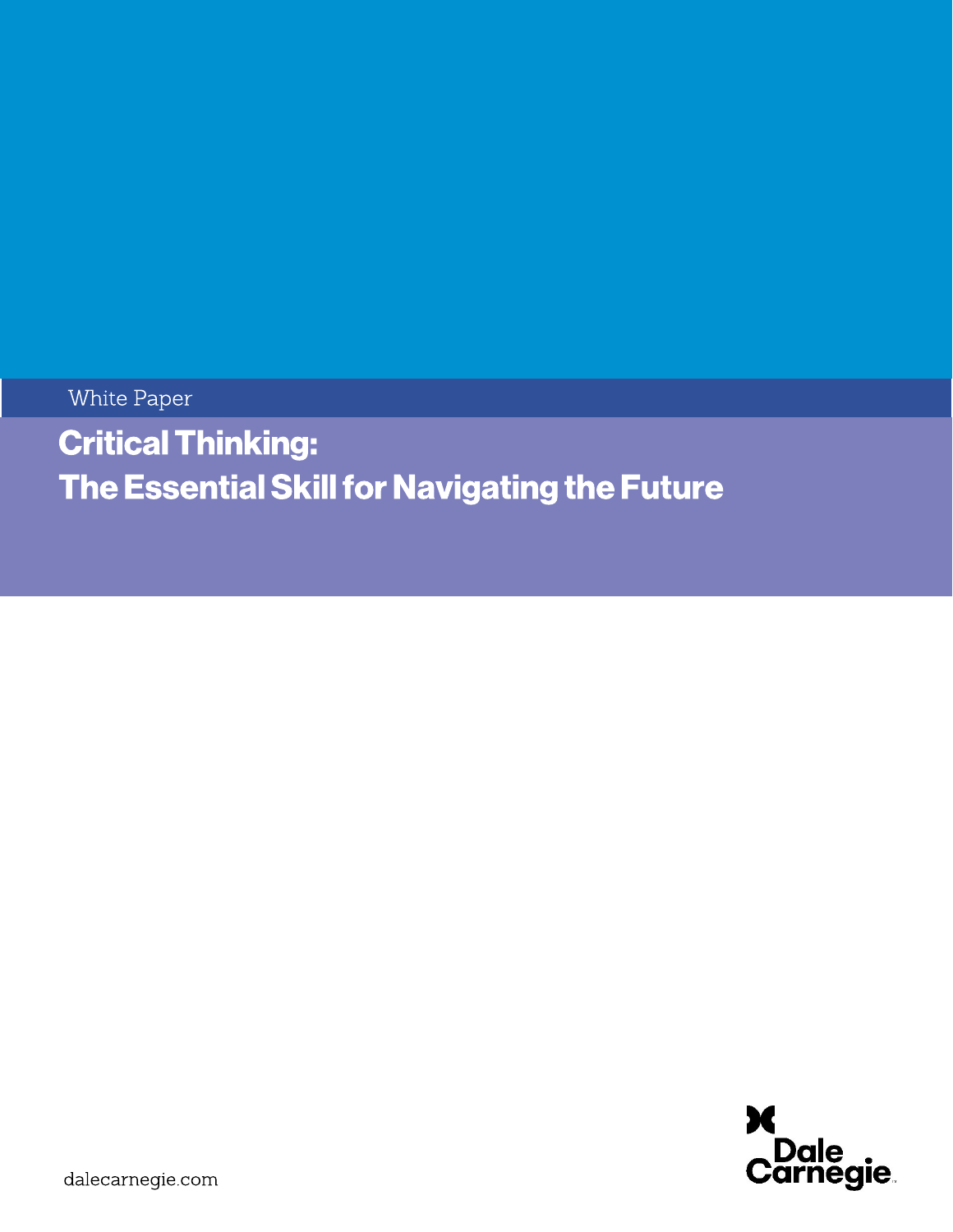# Why Critical Thinking is Essential Today

Our world is evolving at a mind-boggling pace. Experts suggest that the digital universe of information doubles every two years, and we are confronted with more data, information, and decisions than ever before. This has real consequences: Scientists have determined that humans can suffer from decision overload. In fact, being faced with many decisions, regardless of whether they are inconsequential or important, can create "neural fatigue."<sup>1</sup> Our brains, it seems, are designed to handle a finite number of decisions each day, and beyond that limit, our ability to make more diminishes, regardless of how important they are.

That's bad news for businesses and organizations that are trying to navigate today's fast-changing, unpredictable environment, because our success — in business and in life in general, both as individuals and as organizations — rests in large part on the quality of the decisions we make. Access to information has never been easier, but reliable voices can be more difficult to recognize among the explosion of sources competing for attention. And while one of the newest, most sought-after competitive advantages is big data, information itself isn't particularly useful unless people are skilled in evaluating its credibility and accuracy, asking good questions about it, and deciding what should be done in response to it.

## Critical thinking is becoming even more important

One of the most important skills in this environment is the ability to think critically. Critical thinking can be described as self-guided, self-disciplined thinking which attempts to reason at the highest level of quality in a fair-minded way.<sup>2</sup> In 2020, a report by the World Economic Forum confirmed that senior executives around the world view critical thinking skills as essential, and they expect these skills to be increasingly important for workplace success. The chart below shows the top skill groups that employers see as rising in prominence in the lead-up to 2025. $3$ 



## Relative Importance of Different Skill Groups

Source: World Economic Forum "Future of Jobs" 2020

<sup>&</sup>lt;sup>1</sup> Amir, On. "Tough Choices: How Making Decisions Tires Your Brain." Scientific American, Scientific American, 22 July 2008, www.scientificamerican.com/article/tough-choices-how-making/.

<sup>&</sup>lt;sup>2</sup> Definition from The Foundation for Critical Thinking at www.criticalthinking.org.

<sup>&</sup>lt;sup>3</sup> "The Future of Jobs Report 2020." World Economic Forum, Oct. 2020, www.weforum.org/reports/the-future-of-jobs-report-2020.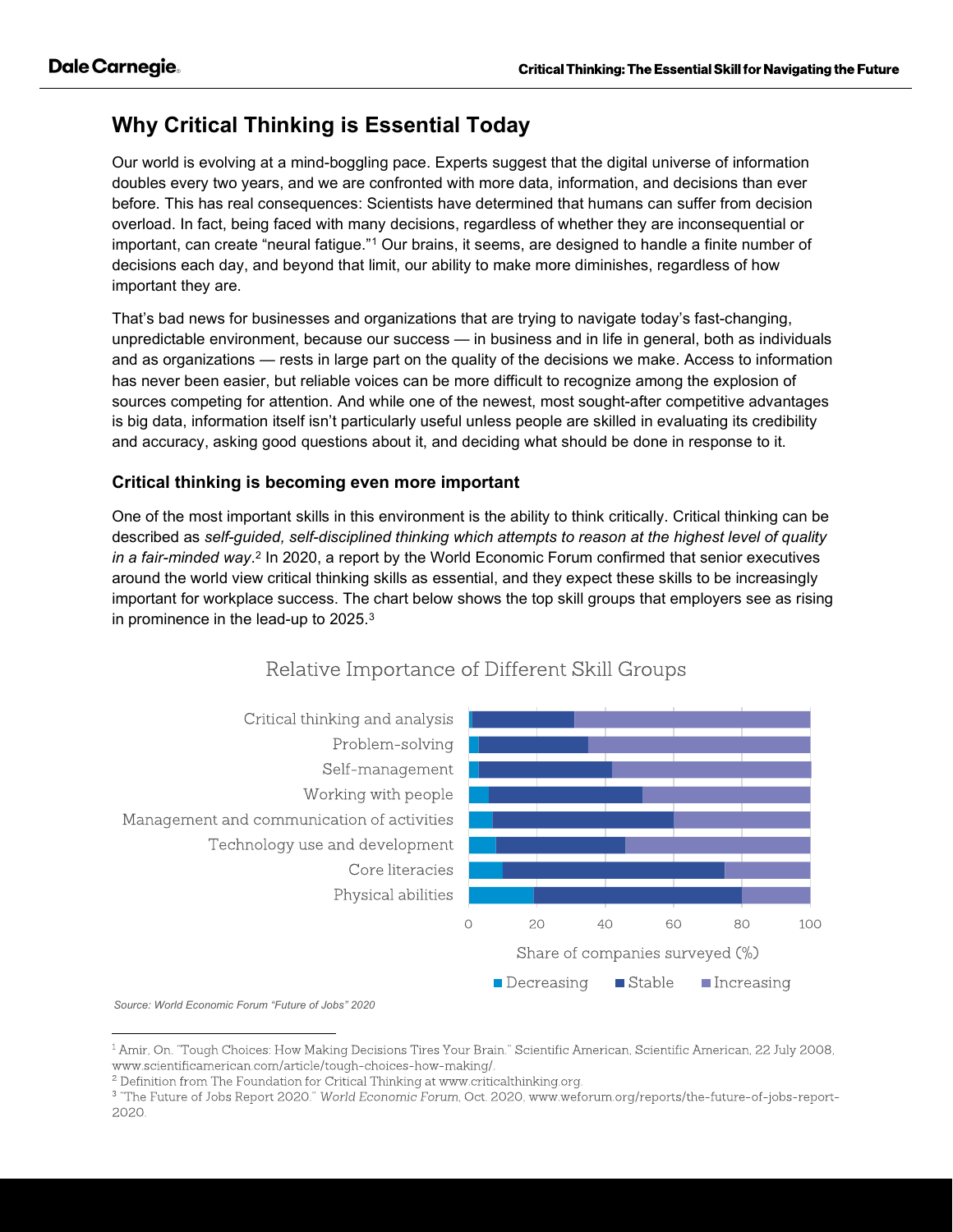In a recent survey by Dale Carnegie Training across 20 countries and territories, 57% of respondents identified critical thinking as among the top skills needed to prepare to be successful to work in an environment complemented by artificial intelligence, ranking it tied with teamwork and behind only communication skills and creativity.<sup>4</sup>

Critical thinking is a disciplined form of thinking that can be applied to any topic or problem. Examples might include:

- A manager trying to help resolve a disagreement among employees by understanding each side's perspective, evaluating options, and deciding on a path forward that will be perceived as fair to everyone involved.
- A high school student comparing options for post-secondary education, considering the value each could provide, the costs involved in attending, and available funding sources.

| $%$ who say<br>critical thinking is<br>among the most<br>important skills for<br>future work |     |
|----------------------------------------------------------------------------------------------|-----|
| USA                                                                                          | 62% |
| India                                                                                        | 61% |
| China                                                                                        | 53% |
| Germany                                                                                      | 52% |
| UK                                                                                           | 55% |
| Brazil                                                                                       | 63% |

Source: Dale Carnegie Training

- A marketing team working together to create a plan to launch a new product involving decisions on how to allocate resources among various advertising channels to best reach the targeted consumer segments.
- An accountant preparing to advise a client on how to plan for changes to the tax laws based on their individual financial situation.

Critical thinking requires thinkers to actively improve the quality of their own thinking by deliberately managing the process. Of course, all humans think, but generally we do so without consciously considering the act itself. Unfortunately, it's also quite human for our unmonitored thinking to suffer from misperception, bias, preconception, and distortion. Not only does the quality of our thinking impact the quality of our decisions and lives, it can be argued that critical thinking is the very foundation for transformational change.

For successful transformational change, where the future state is profoundly different from the current one, innovation and intelligent risk-taking along the way are key, and that makes critical thinking essential. Multiple studies have also found a positive correlation between critical thinking and transformational leadership, which is widely held to be the most effective type of leadership for effecting organizational change in a dynamic environment.<sup>5</sup> But true organizational transformation requires the involvement of more than just leaders.

First, most decisions are best made at the level at which they will be implemented, taking advantage of the expertise and knowledge of those working directly on the problem. Second, real transformation can happen only when employees at every level adopt new mindsets and behaviors and work together to create a new culture that both emerges from and serves the organization's higher purpose. It's not enough to have their full involvement, though, unless those at every level are also equipped to contribute successfully.

Effective critical thinking enables effective problem solving and creativity, and it supports rational decision making. For all of these reasons, employees as well as their leaders recognize its value.

<sup>&</sup>lt;sup>4</sup> Dale Carnegie Research: AI & Agility 2019.

<sup>&</sup>lt;sup>5</sup> Y. Mao and Y. Chen, "The Empirical Research on Relationship between Critical Thinking Disposition and Transformational Leadership," 2011 International Conference on Management and Service Science, Wuhan, 2011, pp. 1-4.

Lowder, B. Tim, "The Best Leadership Model for Organizational Change Management: Transformational Verses Servant Leadership." June 14, 2009.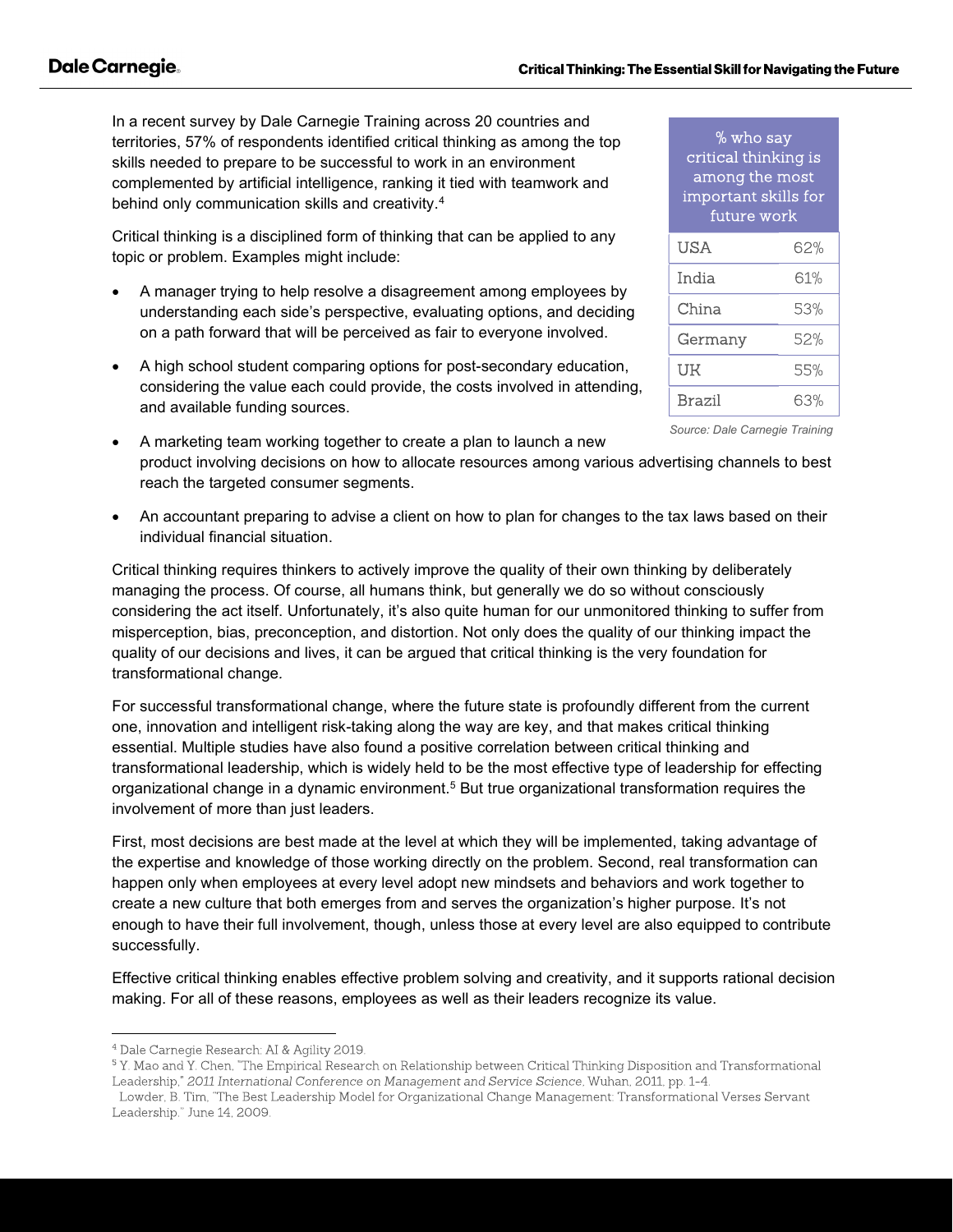## Critical thinking is in short supply

At the same time, many in leadership roles point to a shortage of critical thinking skills in the workforce. Of the soft skills that hiring managers most want to see in recent graduates under consideration for employment, critical thinking/problem solving (60%) was found to be most often lacking, according to a 2016 survey of hiring managers in the U.S.<sup>6</sup> Research since then does not suggest that this skill gap is narrowing. A 2019 report found that not only was critical thinking once again among those in short supply, more than 50% of respondents "felt that the skills shortages had worsened or greatly worsened in their organizations in the last two years."<sup>7</sup>

Critical thinking/problem solving is the most commonly lacking soft skill among recent graduates under consideration for employment.

So why don't more of us approach training our brains to think well, in the same way many of us train the rest of our bodies? The first reason is that it's easy to assume it's not necessary. Without an impetus for reflection upon the act of thinking, it's unlikely most people will do so. Even if we do, without a basic understanding of what constitutes quality thinking, it's challenging to effectively evaluate our own.

A second reason for the lack of focus on critical thinking is that it isn't an easy skill to teach. In contrast to many "hard skills" that can be learned through self-study, traditional coursework, and online options, less tangible "soft skills" like critical thinking generally require a different kind of cultivation that includes instruction on the concepts followed by disciplined practice over time in the real world. Dale Carnegie Training provides a model for critical thinking that can serve as a foundation for learning the skillset.



## Critical thinking involves five phases:

1. Problem Identification, which involves clarifying the problem by first considering the goals and objectives and then visualizing the ideal outcome, as well as gathering information through factfinding to determine the root causes for the gap between the current situation and the ideal outcome.

<sup>&</sup>lt;sup>6</sup> "Leveling Up: How to Win in the Skills Economy: the 2016 Workforce-Skills Preparedness Report." PayScale, May 2016, www.payscale.com/data-packages/job-skills.

<sup>7 &</sup>quot;2019 State of the Workplace." Society for Human Resource Management, 2019, www.shrm.org/aboutshrm/Documents/SHRM%20State%20of%20Workplace\_Bridging%20the%20Talent%20Gap.pdf.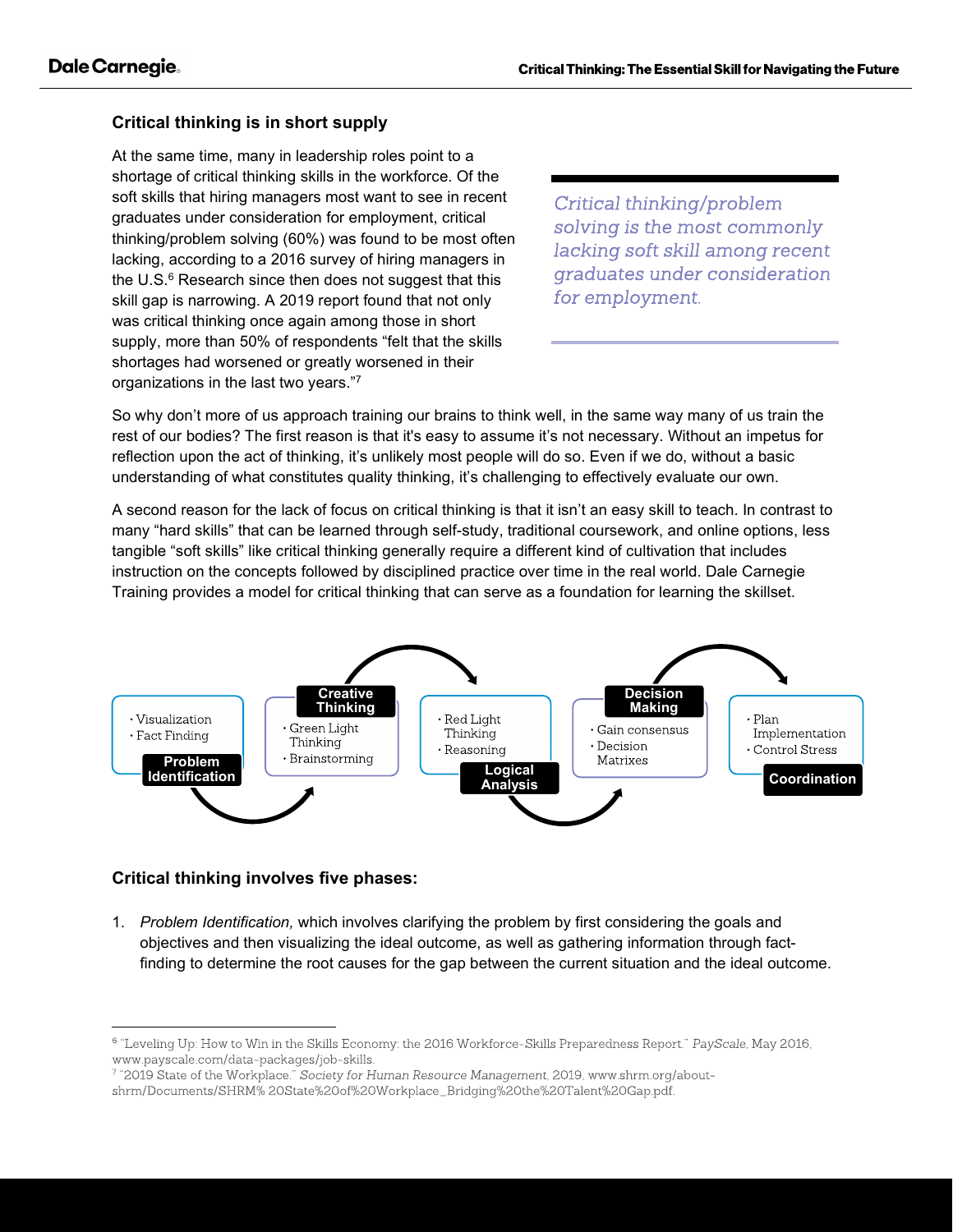- 2. Creative Thinking, during which possible solutions to the root causes are invented or identified through brainstorming and the use of "green light thinking," which suspends judicial thinking to focus exclusively on generating ideas rather than evaluating them.
- 3. Logical Analysis, which involves recognizing and testing assumptions, thoroughly evaluating options, controlling for biases, and ensuring that conclusions are not drawn from incorrect beliefs and mistaken observations.
- 4. Decision Making, when the methods and criteria for deciding on the path forward are determined through team consensus in a way that takes advantage of its collective knowledge and experience to assess risks and the likelihood of success and that builds commitment to the proposed solution.
- 5. And finally, when the solution involves others as it almost inevitably does in any organization the Coordination/Implementation phase is when timeframes are set, roles are clarified, and expectations are established. In this phase, Dale Carnegie's advice from his book How to Stop Worrying and Start Living is particularly relevant: "Once a decision is carefully reached, act! Get busy carrying out your decision and dismiss all anxiety about the outcome."

While critical thinking is clearly a set of skills that individuals must learn and practice with self-discipline, there are things that leaders can do to encourage the development and use of critical thinking within their own teams and organizations.

#### How leaders can support critical thinking

First and foremost, it is vital that leaders both develop and model critical thinking themselves. This requires making a special effort to seek and consider input from others and discuss your decisionmaking process openly. It means recognizing good decisions and determining and highlighting how they were arrived at and, perhaps even more importantly, deconstructing the occasional bad decision as a learning opportunity to share with others.

Organizations should incorporate the elements of critical thinking into the design of projects and problem-solving processes. Especially as work is increasingly being accomplished by composites of traditional staff, artificial intelligence, and crowdsourcing, it's helpful to think of the phases of critical thinking and how each resource can best be incorporated. For instance, crowdsourcing has been effectively used by local communities for problem identification, such as mapping the location of potholes or graffiti, after which point expert staff take over the critical thinking process. In other types of projects, it is the staff that formulates the precise problem, and the phase of critical thinking that involves crowdsourcing is focused on brainstorming creative solutions.

Develop the critical thinking skills of your employees, especially the younger ones. Retaining talent is a perennial challenge. Millennial and Generation Z employees are particularly driven to learn new skills and achieve career milestones, and if they don't find the opportunities they're seeking with one company, they won't hesitate to look elsewhere. Helping younger hires develop enduring skills they recognize will be valuable for their career advancement is an important part of any retention strategy.

Finally, it is crucial that leaders support their employees as they learn and apply these new skills. That means accepting that mistakes will sometimes be made and helping employees work through them as learning experiences. Failure can be demoralizing to learners without encouragement from their leaders. Leaders who demonstrate confidence in employees' ability to develop the skill are essential in moving them toward mastery.